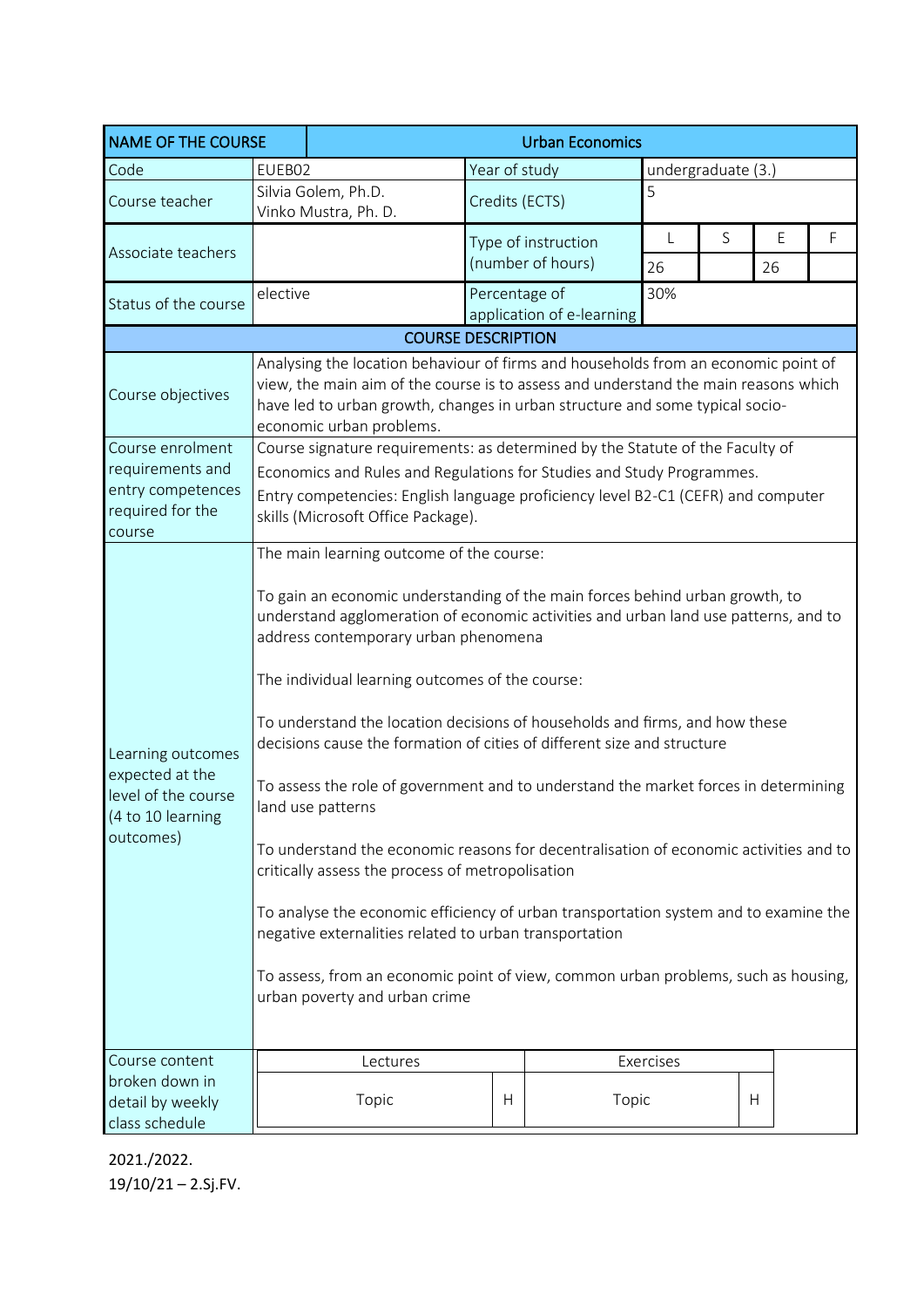| (syllabus) | Introductory lecture.                      | $\overline{2}$ | Cities - past, present and<br>future.                                                                                                                                             | $\overline{2}$ |  |
|------------|--------------------------------------------|----------------|-----------------------------------------------------------------------------------------------------------------------------------------------------------------------------------|----------------|--|
|            | Why do cities exist?                       |                | Location theory. Location<br>decisions.                                                                                                                                           | $\overline{2}$ |  |
|            | Agglomeration economies.                   | $\overline{2}$ | Localisation economies.<br>Urbanisation economies.<br>Practical exercises: Jane<br>Jacobs walks, clusters -<br>examples and disucssion                                            | $\overline{2}$ |  |
|            | City size.                                 | $\overline{2}$ | City size. The size<br>distribution of cities. Rank<br>size rule. Practical exercises:<br>data gathering and<br>presentation in relation to<br>Zipf's curve                       | $\overline{2}$ |  |
|            | City growth.                               | $\overline{2}$ | Sources of urban growth.                                                                                                                                                          | $\overline{2}$ |  |
|            | Decentralisation of economic<br>activates. | $\overline{2}$ | Urban sprawl.<br>Metropolitanisation.<br>Practical examples: urban<br>agglomeration of Split,<br>urban agglomeration of<br>other Croatian and<br>European cities<br>Quiz 1        | $\overline{2}$ |  |
|            | Urban structure and Land-use<br>patterns.  | $\overline{2}$ | The spatial distribution of<br>households and firms.<br>Monocentric cities.<br>Polycentric cities.                                                                                | $\overline{2}$ |  |
|            | Urban transportation.                      | $\overline{2}$ | Cars. Public urban<br>transportation system.<br>Negative externalities.<br>Practical examples: modern<br>urban mobility, future of<br>urban mobility, best<br>practices<br>Quiz 2 | $\overline{2}$ |  |
|            | Local government.                          | $\overline{2}$ | Local Public Goods, Local<br>government revenues. Local<br>government expenditures.<br>Practical examples:<br>transparency of local<br>budgets                                    | $\overline{2}$ |  |

2021./2022. 19/10/21 – 2.Sj.FV.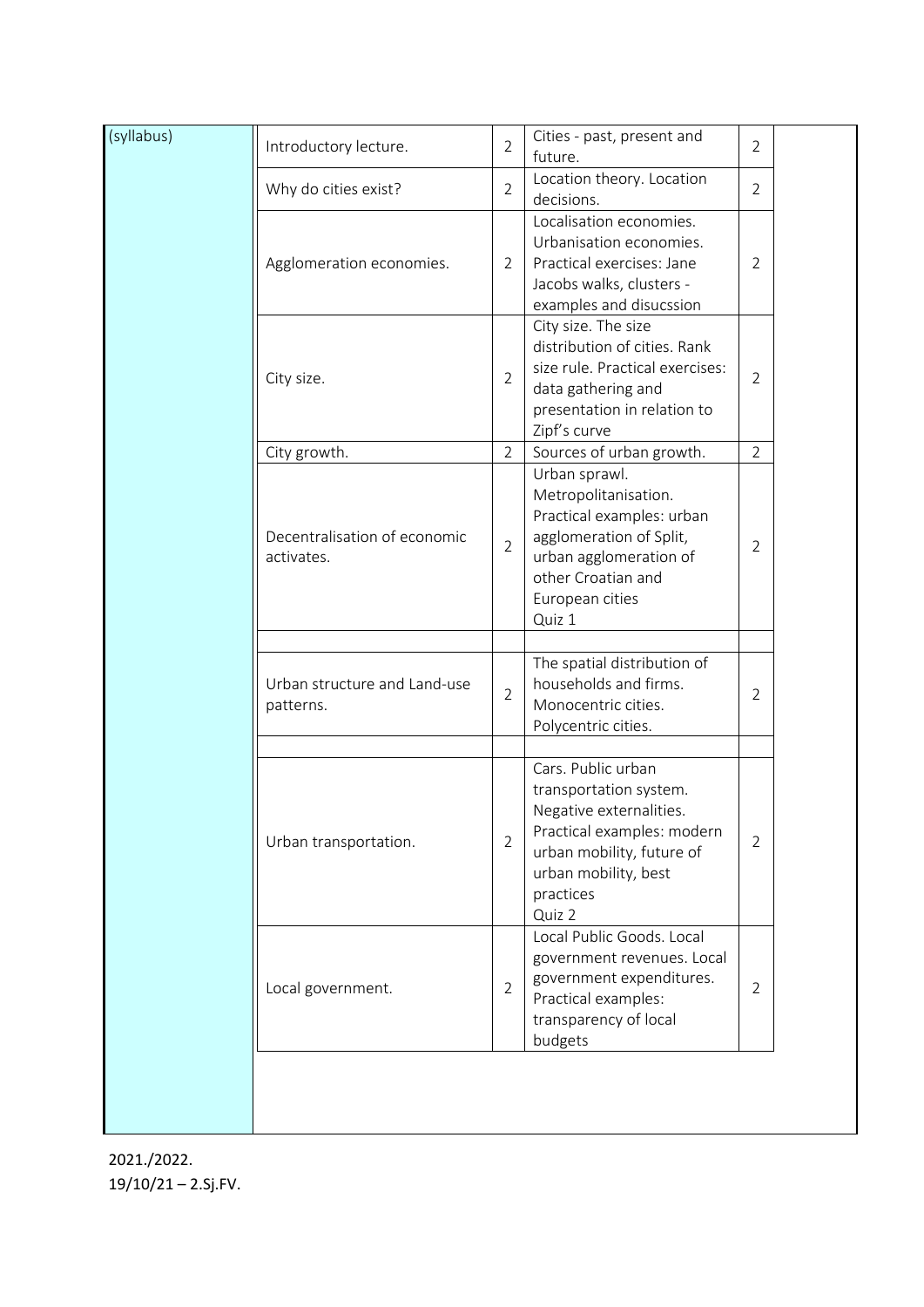|                                                                                                                                                                                          | Housing.                                                                                                                                                                                                                                                                                                                                                                                                                                                           |                       | $\overline{2}$   | Housing<br>Quiz 3                                                                                                                          | Housing Market. Housing<br>Policy. Discussion: Public<br>$\overline{2}$ |                                                                                 |  |  |
|------------------------------------------------------------------------------------------------------------------------------------------------------------------------------------------|--------------------------------------------------------------------------------------------------------------------------------------------------------------------------------------------------------------------------------------------------------------------------------------------------------------------------------------------------------------------------------------------------------------------------------------------------------------------|-----------------------|------------------|--------------------------------------------------------------------------------------------------------------------------------------------|-------------------------------------------------------------------------|---------------------------------------------------------------------------------|--|--|
|                                                                                                                                                                                          | Urban poverty and urban<br>crime.                                                                                                                                                                                                                                                                                                                                                                                                                                  |                       |                  |                                                                                                                                            | crime.                                                                  | Segregation. Urban ghettos.<br>Education and crime. Cost of<br>$\overline{2}$   |  |  |
|                                                                                                                                                                                          | Smart cities.                                                                                                                                                                                                                                                                                                                                                                                                                                                      |                       |                  |                                                                                                                                            | Smart cities project:<br>discussion                                     | examples, presentation and<br>$\overline{2}$                                    |  |  |
|                                                                                                                                                                                          | Modern challenges in urban<br>economics.                                                                                                                                                                                                                                                                                                                                                                                                                           |                       |                  | $\overline{2}$                                                                                                                             | project: examples,<br>Quiz 4                                            | Cities in future. Smart cities<br>$\overline{2}$<br>presentation and discussion |  |  |
| Format of<br>instruction                                                                                                                                                                 | $\boxtimes$ lectures<br>☑ seminars and workshops<br>$\boxtimes$ exercises<br>$\Box$ on line in entirety<br>☑ partial e-learning<br><b>Ø</b> field work                                                                                                                                                                                                                                                                                                             |                       |                  | $\boxtimes$ independent assignments<br><b>Ø</b> multimedia<br>$\Box$ laboratory<br>$\square$ work with mentor<br><b>Ø</b> invited lectures |                                                                         |                                                                                 |  |  |
| Student<br>responsibilities                                                                                                                                                              | Students taking this course are expected to attend classes and to complete the<br>assigned tasks. Regular class attendance is expected of all students taking this course -<br>students are required to attend lectures at least 50% of total lectures held. Any<br>violation against this rule may cause the ineligibility to take the final exam.                                                                                                                |                       |                  |                                                                                                                                            |                                                                         |                                                                                 |  |  |
| Screening student<br>work (name the<br>proportion of ECTS<br>credits for each<br>activity so that the<br>total number of<br>ECTS credits is equal<br>to the ECTS value of<br>the course) | Class<br>attendance                                                                                                                                                                                                                                                                                                                                                                                                                                                | 1 ECTS                | Research         |                                                                                                                                            | Practical training                                                      |                                                                                 |  |  |
|                                                                                                                                                                                          | Experimental<br>work                                                                                                                                                                                                                                                                                                                                                                                                                                               |                       | Report           |                                                                                                                                            |                                                                         | (Other)                                                                         |  |  |
|                                                                                                                                                                                          | Essay                                                                                                                                                                                                                                                                                                                                                                                                                                                              |                       | Seminar<br>essay |                                                                                                                                            |                                                                         | (Other)                                                                         |  |  |
|                                                                                                                                                                                          | Tests                                                                                                                                                                                                                                                                                                                                                                                                                                                              | $2$ ECTS <sup>1</sup> | Oral exam        |                                                                                                                                            |                                                                         | (Other)                                                                         |  |  |
|                                                                                                                                                                                          | Written exam                                                                                                                                                                                                                                                                                                                                                                                                                                                       |                       | Project          |                                                                                                                                            | 2 ECTS                                                                  | (Other)                                                                         |  |  |
| Grading and<br>evaluating student<br>work in class and at<br>the final exam                                                                                                              | There will be a mid-term and an end-term exam organised. Only students who have<br>passed the mid-term exam will be allowed to take the end-term exam. The results of<br>the two exams (mid- and end-term) account for 70% of the final grade. The<br>presentation of the group task accounts for the rest of the final grade (30%)<br>The final grade is calculated as follows:<br>-average result of the two positively marked mid-term exams, multiplied by 0.7 |                       |                  |                                                                                                                                            |                                                                         |                                                                                 |  |  |

<sup>&</sup>lt;sup>1, 3</sup> Students who have passed mid- and end-term exams, do not have to take the final written exam.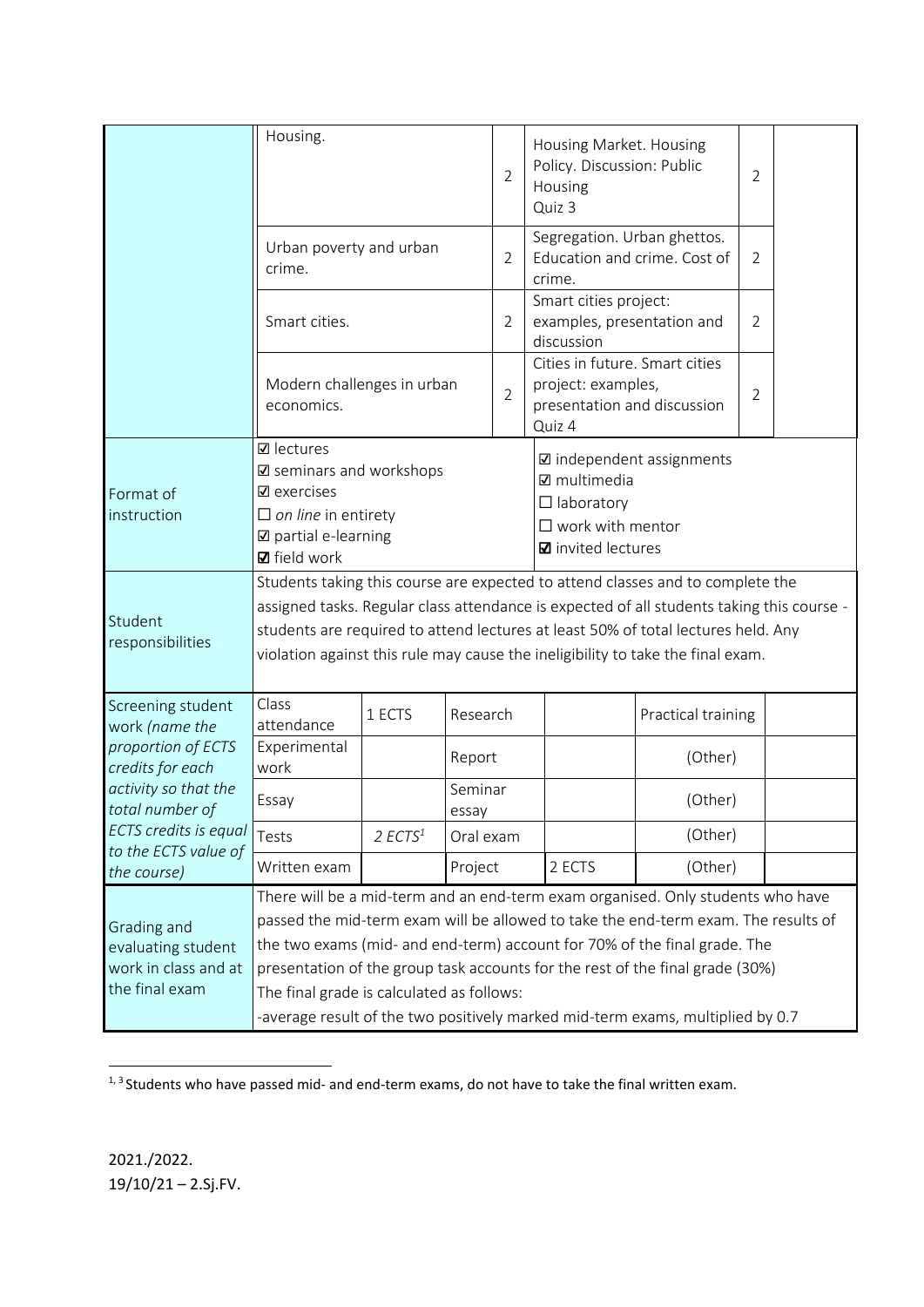|                                                                                         | -average result of the group task, multiplied by 0.3                                                                                                                                                                                                          |                                       |                                 |
|-----------------------------------------------------------------------------------------|---------------------------------------------------------------------------------------------------------------------------------------------------------------------------------------------------------------------------------------------------------------|---------------------------------------|---------------------------------|
|                                                                                         | Alternatively, students can take the final (written) exam which will be organised during<br>the examination period.<br>Points scores and grades:<br>$0 - 49$<br>fail $(1)$<br>50-62 pass (2)<br>63-75 good (3)<br>76-87 very good (4)<br>88-100 excellent (5) |                                       |                                 |
|                                                                                         | <b>Title</b>                                                                                                                                                                                                                                                  | Number of<br>copies in the<br>library | Availability via<br>other media |
|                                                                                         | O'Sullivan, A., 2012. Urban Economics. 8 <sup>th</sup> ed. New                                                                                                                                                                                                |                                       | electronically                  |
|                                                                                         | York: y McGraw-Hill/Irwin.                                                                                                                                                                                                                                    |                                       | electronically                  |
|                                                                                         | O'Flaherty, B., 2005. City Economics, Harvard<br>University Press, London.                                                                                                                                                                                    |                                       |                                 |
|                                                                                         | Golem, S., 2008. The Role of Business Districts in Urban                                                                                                                                                                                                      |                                       |                                 |
|                                                                                         | Development: Case Study of Split, u Campostrini, P.                                                                                                                                                                                                           |                                       |                                 |
|                                                                                         | (Ed.), Proceedings of the Ninth International                                                                                                                                                                                                                 |                                       |                                 |
|                                                                                         | Conference Littoral 2008, Corila, 25.-28.11.2008.,                                                                                                                                                                                                            |                                       |                                 |
| Required literature                                                                     | Venice, Italy.                                                                                                                                                                                                                                                |                                       |                                 |
| (available in the                                                                       | Golem, S. i Muštra, V., 2013. Decentralization of                                                                                                                                                                                                             |                                       |                                 |
| library and via other<br>media)                                                         | Economic Activities in the Metropolitan Area of Split.                                                                                                                                                                                                        |                                       |                                 |
|                                                                                         | European Spatial Research and Policy, Vol. 20 (2), str.                                                                                                                                                                                                       |                                       |                                 |
|                                                                                         | 147-157.                                                                                                                                                                                                                                                      |                                       |                                 |
|                                                                                         | Golem, S., 2003. Sustainable Development of Coastal                                                                                                                                                                                                           |                                       |                                 |
|                                                                                         | Cities, u Özhan, E. (Ed.), Proceedings of the Sixth                                                                                                                                                                                                           |                                       |                                 |
|                                                                                         | International Conference on the Mediterranean                                                                                                                                                                                                                 |                                       |                                 |
|                                                                                         | Coastal Environment, MEDCOAST 03, 07-11.10.2003,                                                                                                                                                                                                              |                                       |                                 |
|                                                                                         | Ravenna, Italy, Vol. 1, str. 593-603.                                                                                                                                                                                                                         |                                       |                                 |
|                                                                                         |                                                                                                                                                                                                                                                               |                                       |                                 |
|                                                                                         |                                                                                                                                                                                                                                                               |                                       |                                 |
|                                                                                         |                                                                                                                                                                                                                                                               |                                       |                                 |
| Optional literature<br>(at the time of<br>submission of study<br>programme<br>proposal) | Simunović, I., 2007. Urbana ekonomika: petnaest tema o gradu. Zagreb: Skolska knjiga.                                                                                                                                                                         |                                       |                                 |

2021./2022. 19/10/21 – 2.Sj.FV.